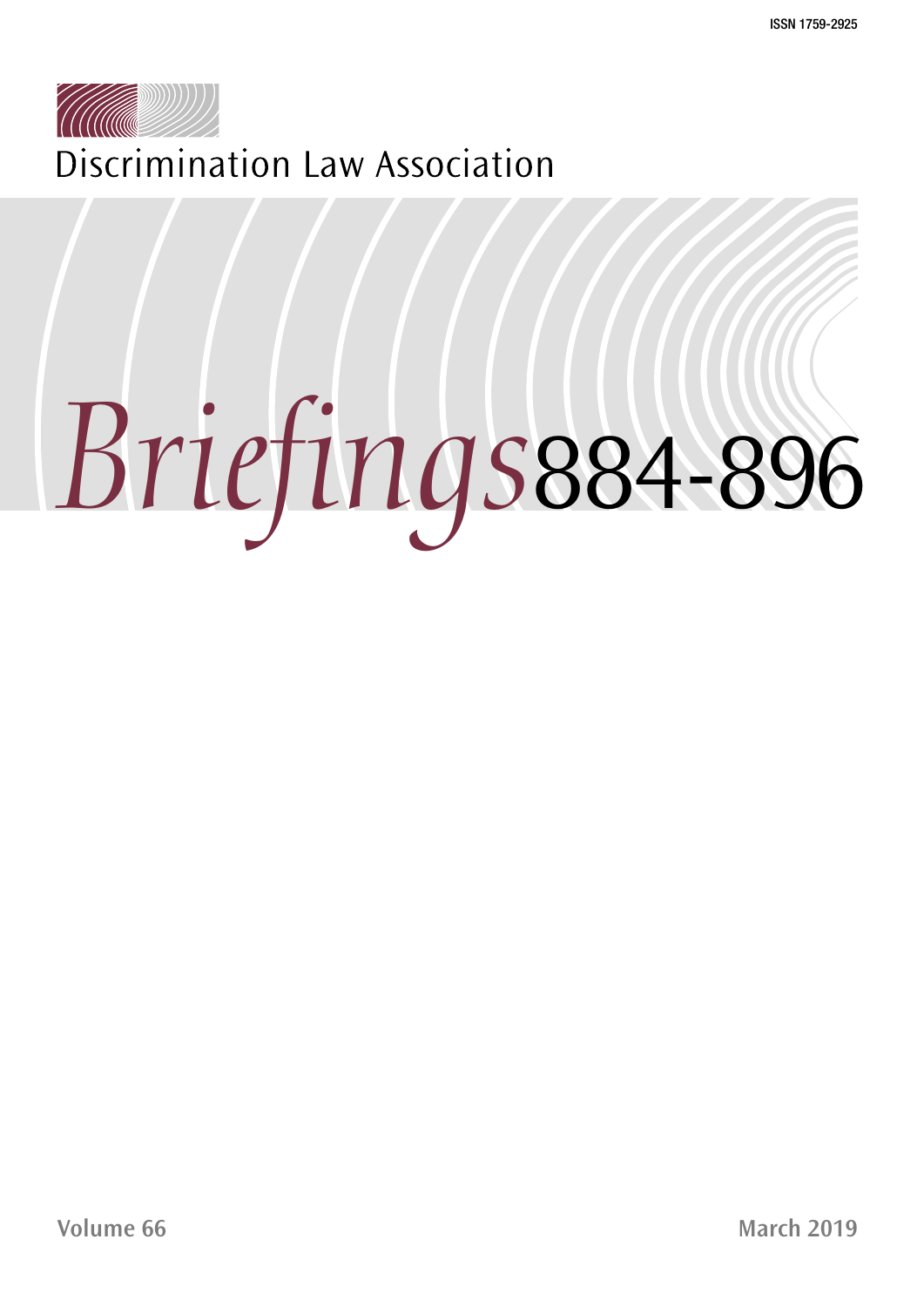### Briefing 896 838 896

# **EA exemption for charities and positive action meant no unlawful discrimination**

*R (Z and others) v (1) Hackney LBC and (2) Agudas Israel Housing Association*  [2019] EWHC 139 (Admin); Divisional Court, February 4, 2019

## **Implications for practitioners**

This case<sup>1</sup> represents an important precedent for charities and small organisations which provide benefits to persons sharing a protected characteristic. In this

1. Judgment is available here: [http://www.bailii.org/ew/cases/EWHC/](http://www.bailii.org/ew/cases/EWHC/Admin/2019/139.html) [Admin/2019/139.html](http://www.bailii.org/ew/cases/EWHC/Admin/2019/139.html)

case, the defendant, Agudas Israel Housing Association (AIHA), successfully defended a claim of unlawful discrimination by arguing the exceptions under the Equality Act 2010 (EA) s158 (positive action) and s193 (charities).

Owing to the scarcity of case law interpreting the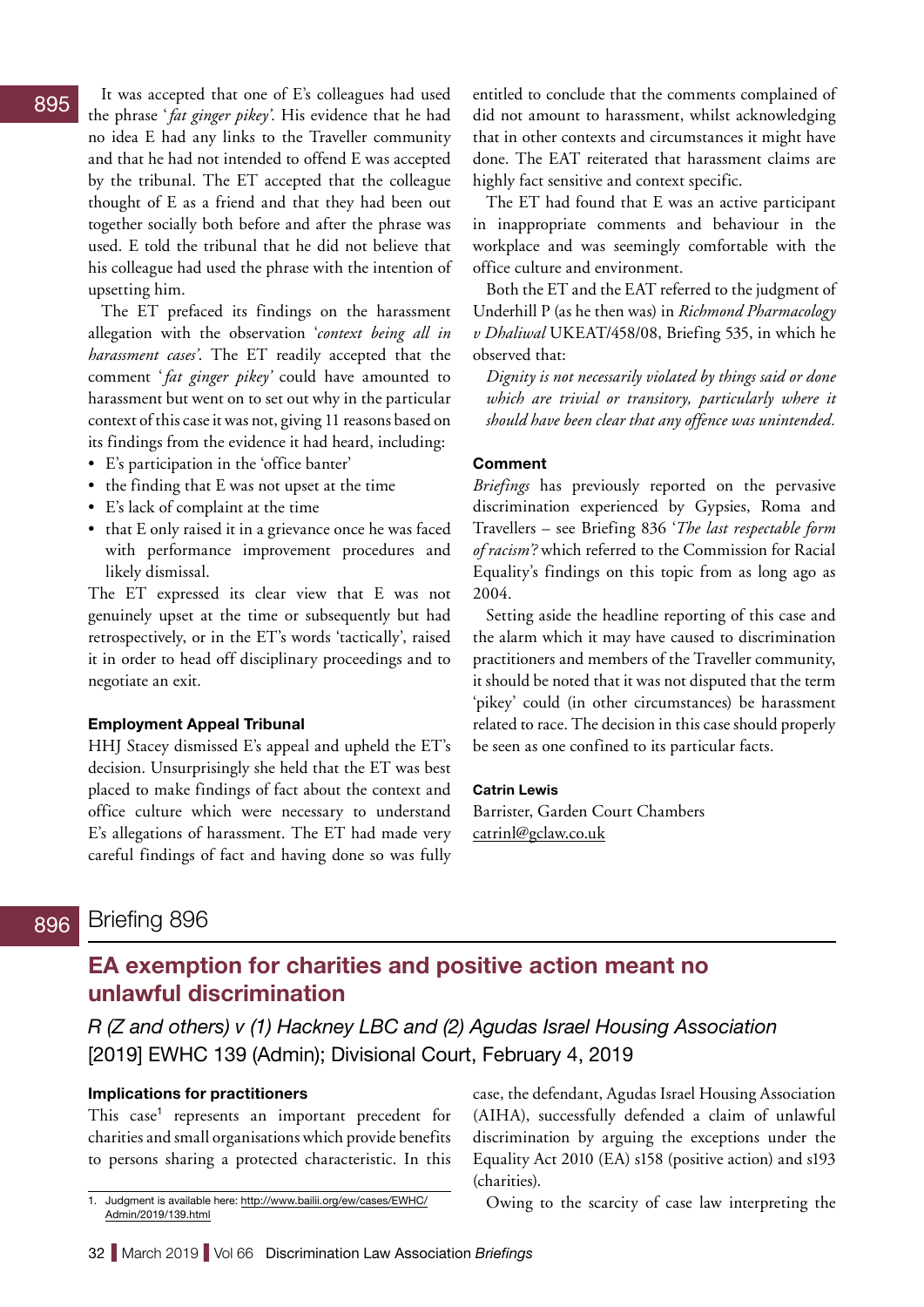exceptions under the EA, the court placed considerable largest Orthodox Jewish communities in Europe. reliance upon the Statutory Code of Practice issued by the Equality and Human Rights Commission, which courts are required by s15(4)(b) Equality Act 2006 to take into account where it appears relevant.

The court's decision was based on a large body of evidence as to the poverty, overcrowding, discrimination, needs and disadvantages connected to the protected characteristic of religion shared by members of the Orthodox Jewish Community (OJC). A defence based on one of the exceptions may struggle to succeed without such strong evidence. This included qualitative and quantitative data in reports, surveys and interviews.

The dividing line between positive action, which is lawful under s158, and positive discrimination which is unlawful, will depend upon the context, the wording of the positive action provision and crucially, whether the priority that is accorded to a disadvantaged group is automatic or unconditional:

*In any event, [AIHA's] is not a case where "automatic and unconditional priority" has been accorded to members of the Orthodox Jewish community. AIHA's charitable objective confers only a "primary" position to such members, and, for reasons already explained at length, it is the very special market circumstances that explain why AIHA in fact allocates each of the small number of properties that become available to members of the Orthodox Jewish Community.* [paras 79 – 83]

It will also depend upon the size of the organisation. AIHA was assisted by the fact that it had insufficient resources to meet its stated primary aim. Had the organisation held surplus stock, it would have been difficult to argue that it was proportionate to refuse to provide to a wider pool of people.

### **Facts**

AIHA is a small, charitable, private registered provider of social housing. Its charitable objects stated that it would provide housing *'primarily for the benefit of the Orthodox Jewish Community'*. In practice AIHA's policy precluded anyone who was not a member of the OJC from becoming a tenant of AIHA's properties.

AIHA had fewer than 1,000 social housing units and was accordingly classified as a smaller provider by the Regulator of Social Housing. However, over 40% of its properties had four or more bedrooms in response to the overcrowding and large family sizes common in the OJC. In 2017-2018, 50% of all four-bedroom properties let in Hackney were let by AIHA and 100% of all such properties in Stamford Hill. Accordingly AIHA's charitable benefit was centred on one of the

largest Orthodox Jewish communities in Europe.

The claimants were a family of a mother and four children who lived in Stamford Hill but were not members of the OJC. A number of properties owned by AIHA, which fitted the family's criteria, became available but were let to others. The claimants alleged that AIHA's system involved unlawful racial and religious discrimination in respect of the provision of services contrary to s29 EA.

AIHA defended its policy on the basis that it prioritised letting to members of the OJC to meet the specific needs of the community and to address disadvantages which members of the OJC experienced. AIHA's housing had special features to facilitate following the tenets of the Orthodox Jewish faith in relation to observing the Sabbath.

### **High Court**

The claims were dismissed. AIHA's policy involved direct discrimination on the basis of the protected characteristic of religion and AIHA treated less favourably those persons who were not members of that community. However, there was no contravention of s29 because of the exception for positive action under s158 and for charities under s193.

### *The exception under s158*

S158 EA does not prohibit a person from taking any action which is a proportionate means of achieving the aim of enabling persons who share a protected characteristic to overcome a disadvantage connected to that characteristic or from meeting their needs which are different to the needs of others.

The court held that the requirements of s158 were satisfied because, on the evidence before the court, members of the Orthodox Jewish religion shared real, substantial disadvantages connected to religion. The needs of the OJC were different from the needs of persons who did not share the protected characteristic. AIHA's services directly addressed those needs and disadvantages.

For this exception to apply, the court had to consider the action to be proportionate and followed *Akerman-Livingstone v Aster Communities Ltd (formerly Flourish Homes Ltd)* [2015] UKSC 15; [2015] AC 1399; Briefing 747:

*First, is the objective sufficiently important to justify limiting a fundamental right? Secondly, is the measure rationally connected to the objective? Thirdly, are the means chosen no more than is necessary to accomplish the objective? [And] … step four … whether the impact of the rights infringement is disproportionate to the likely*